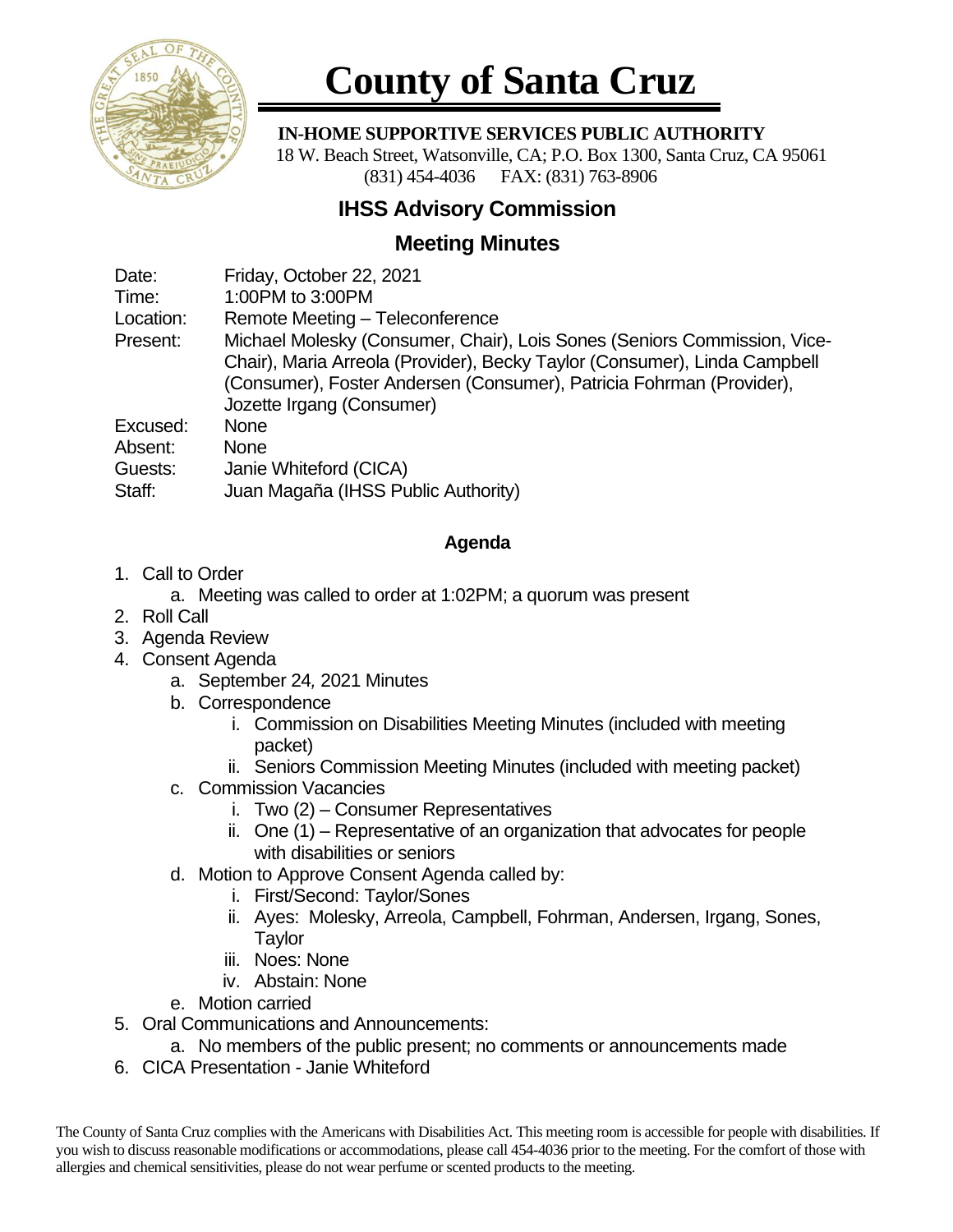- a. Janie Whiteford provided information on the California IHSS Consumer Alliance (CICA) including its early days, mission and purpose, membership, financing, its benefits, and future goals.
	- i. A question-and-answer session followed Janie's presentation.
- 7. IHSS Advisory Commission Meeting Location (AB 361)
	- a. Staff reported that at the onset of the COVID-19 pandemic, Governor Newsome signed an executive order that waived the teleconference requirements of the Brown Act. That executive order expired on September 30<sup>th</sup>; however, the pandemic is still present and counties throughout the state have various rules in place regarding public meetings. As a result, Assembly Bill 361 was signed into law and it allows some modifications from the teleconference requirements of the Brown Act as long as certain requirements are met.
	- b. Under AB 361, a legislative body may continue to conduct meetings under modified Brown Act teleconferencing rules provided that certain circumstances remain in effect and specific findings are made by a majority vote.
		- i. The circumstances are:
			- 1. There is a current state of emergency that has been declared and has not ended; and
			- 2. State and local health officials have imposed or recommended measures to promote social distancing.
		- ii. The specific findings were provided to the commission in their meeting packet and commission members were asked to review and discuss.
	- c. Staff also reported that commission meetings do not have to be held remotely, but if the commission chooses to hold them strictly remotely, or a combination of in-person and remote meeting, then the commission must vote to approve the findings at each meeting.
	- d. Commissioners agreed to continue with remote meetings and possibly include video conferencing as an option.
	- e. Motion to approve the findings and proceed with remote meetings was called by:
		- i. First/Second: Andersen/Sones
		- ii. Ayes: Molesky, Arreola, Campbell, Fohrman, Irgang, Andersen, Sones,
		- iii. Noes: None
		- iv. Abstain: Taylor, not present for vote.
	- f. Motion carried
	- g. November meeting to be held via teleconference only; staff to bring teleconference/videoconference meeting options with costs to the commission so the commission can vote and decide how to hold the January IHSS Advisory Commission meeting
- 8. CICA Membership
	- a. Staff reported that the Public Authority received an invoice for renewing the IHSS Advisory Commission's membership to CICA. The invoice is in the amount of \$750.00 and it covers the current Fiscal Year; a copy of the invoice was included in the meeting packet.
	- b. Staff also reported that the last CICA membership invoice was in the amount of \$500.00, which covered Fiscal year 20/21 and the commission voted to renew its membership and pay the invoice at the March 2021 IHSS Advisory Commission meeting.
	- c. Discussion was held between commission members regarding this item; a motion was called to renew the IHSS Advisory Commission's CICA membership and pay the \$750.00 invoice: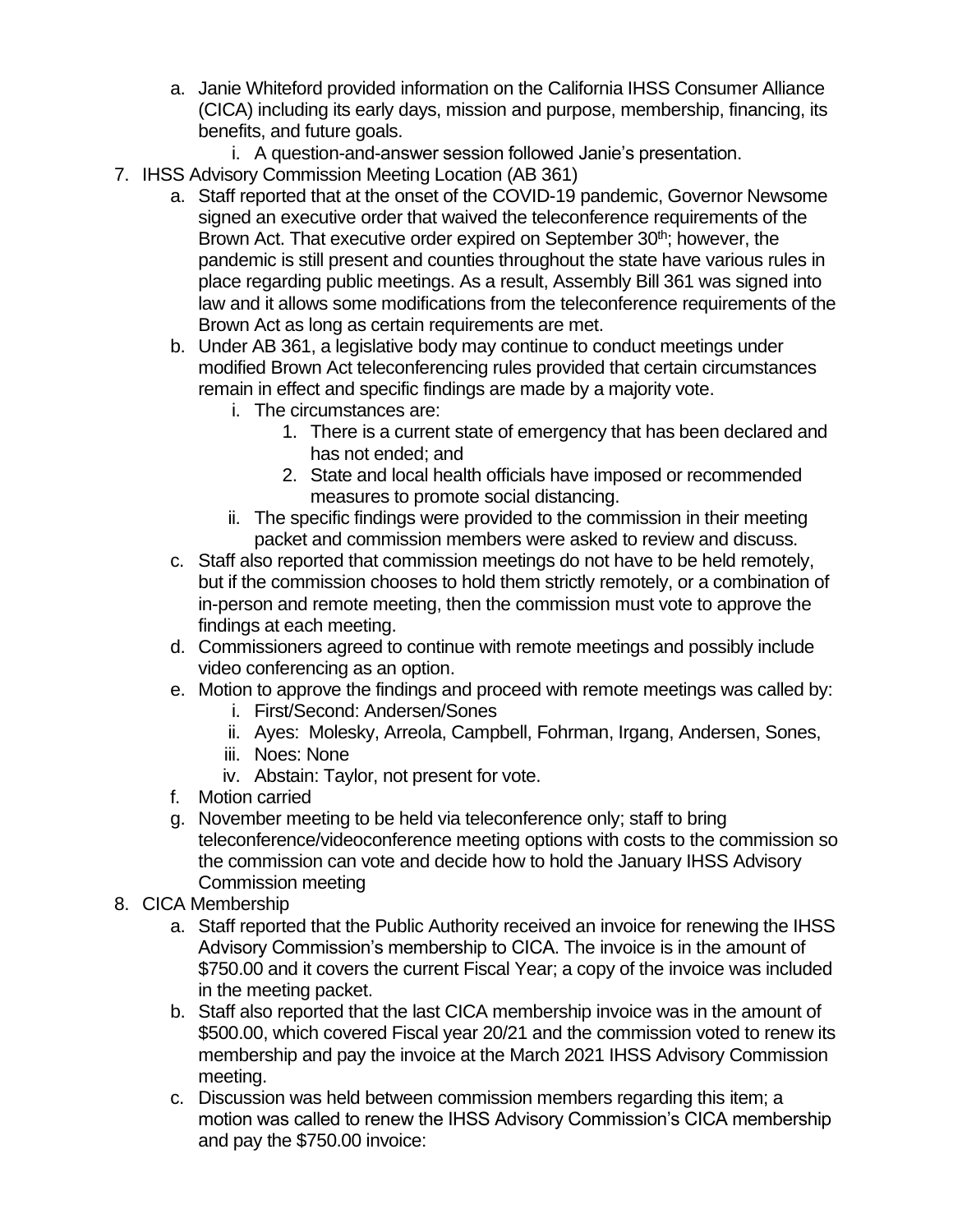- i. First/Second: Sones/Campbell
- ii. Ayes: Molesky, Arreola, Fohrman, Irgang, Andersen, Sones, Campbell
- iii. Noes: None
- iv. Abstain: Taylor, not present for vote.
- d. Motion carried
- 9. Vaccination Requirements for IHSS Caregivers
	- a. Staff provided the following information regarding COVID-19 vaccination requirements for IHSS caregivers:
		- i. A new public health order was issued on September  $28<sup>th</sup>$ , 2021 that requires certain IHSS caregivers to be fully vaccinated with the COVID-19 vaccine by November 30<sup>th</sup>, 2021. This requirement does not apply to individuals who live with the recipient and provide services to no one else; nor does it apply to individuals who provide services to a family member, even if they do not live with them and provide services to no one else.
		- ii. Caregivers do have an option to request an exemption for the vaccine requirement; the exemption request must be provided to their employer, the IHSS recipient.
		- iii. The Department of Social Services sent out a letter informing both caregivers and recipients of this requirement.
		- iv. Neither the County nor the Public Authority are not tasked with enforcement of this requirement; enforcement lies on the employer, the IHSS recipient.
		- v. The Department of Social Services sent out a mailer to all caregivers and recipients informing them of this requirement; copies of the mailer were included in the meeting packet.
- 10.Biennial Report
	- a. Staff reminded the commission that every two years the IHSS Advisory Commission has to submit a biennial report to the Board of Supervisors; the next report is due 1/31/2022.
	- b. A copy of the report that was submitted in January 2020 was included in the meeting packet.
	- c. Staff advised that part of the November IHSS Advisory Commission meeting will be set aside to review and draft the biennial report.

### 11. IHSS Program Updates

- a. Staff provided the following IHSS program updates:
	- i. The county is currently undergoing contract negotiations with SEIU local 521.
	- ii. The Human Services Department is continuing to demobilize the COVID-19 shelters.
	- iii. Santa Cruz County is in process of purchasing a local motel for temporary housing for people experiencing homelessness
	- iv. Emily Bali, Human Services Department Deputy Director, is retiring in December and Kimberly Peterson, Employment and Benefit Service Division Director, was promoted to the Deputy Director role
	- v. Home Safe funding allocation for Adult Protective Services is \$892,083 we will be working on expanding our Home Safe program and partnering with our new Housing for Health Division to maximize impact
- 12.Public Authority Updates